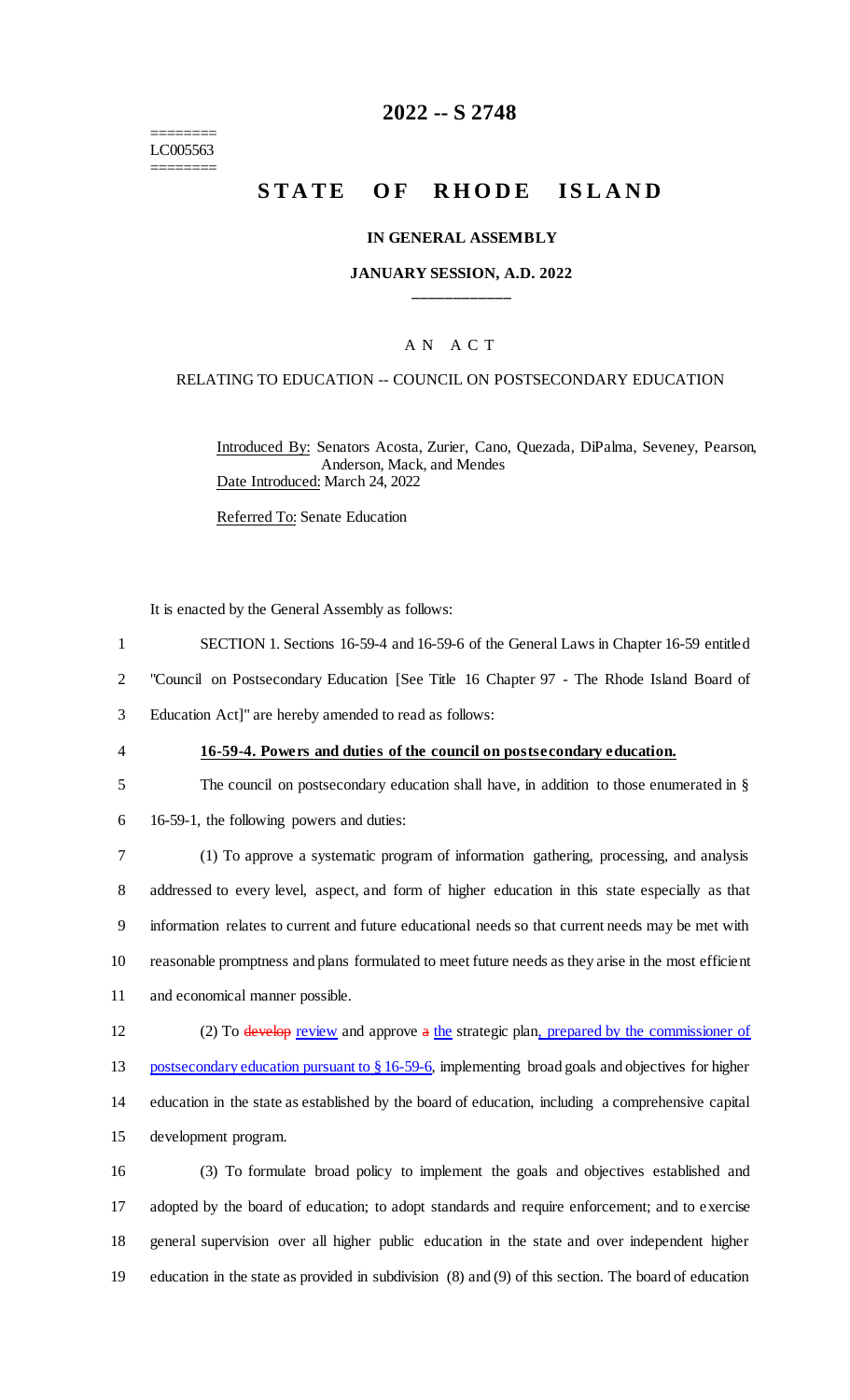and the council shall not engage in the operation or administration of any subordinate committee, university, junior college, or community college, except its own office of postsecondary education and except as specifically authorized by an act of the general assembly; provided, the presidents of each institution of higher learning shall be the chief administrative and executive officers of that institution; and provided that nothing contained in this section shall prohibit their direct access to or interfere with the relationship between the presidents and the board of education and the council.

 (4) To communicate with and seek the advice of the commissioner of postsecondary education, the presidents of the public higher education institutions, and all those concerned with, and affected by, its determinations as a regular procedure in arriving at its conclusions and in setting its policy.

 (5) To prepare and maintain a five-year (5) funding plan for higher education that implements the strategic financing recommendations of the board of education; to prepare, with the assistance of the commissioner of postsecondary education, and to present annually to the state budget officer, in accordance with § 35-3-4, a state higher education budget, which shall include, but not be limited to, the budget of the office of postsecondary education and the budget of the state colleges. In the preparation of the budget, the council shall implement priorities established by the board of education of expenditures for public higher education purposes of state revenues and other public resources made available for the support of higher public education. Prior to submitting the budget to the state budget officer as required by the budget office instructions and this subsection, the council shall present the budget to the board of education for its review and approval. Nothing contained in this subdivision shall authorize the council to alter the allocation of grants or aid otherwise provided by law.

 (6) To maintain an office of postsecondary commissioner; to provide for its staffing and organization; and to manage and oversee a commissioner of postsecondary education pursuant to duties and responsibilities defined in §§ 16-59-6 and 16-59-7. The commissioner of postsecondary education and the office of postsecondary commissioner shall have the duties and responsibilities as defined in §§ 16-59-6 and 16-59-7.

 (7) To appoint and dismiss presidents of the public institutions of higher learning with the assistance of the commissioner of postsecondary education, and to establish procedures for this, and with the assistance of the commissioner to approve or disapprove vice presidents of the public institutions of higher learning appointed by the respective presidents of the public institutions of higher learning.

 (8) To establish other educational agencies or subcommittees necessary or desirable for the conduct of any or all aspects of higher education and to determine all powers, functions, and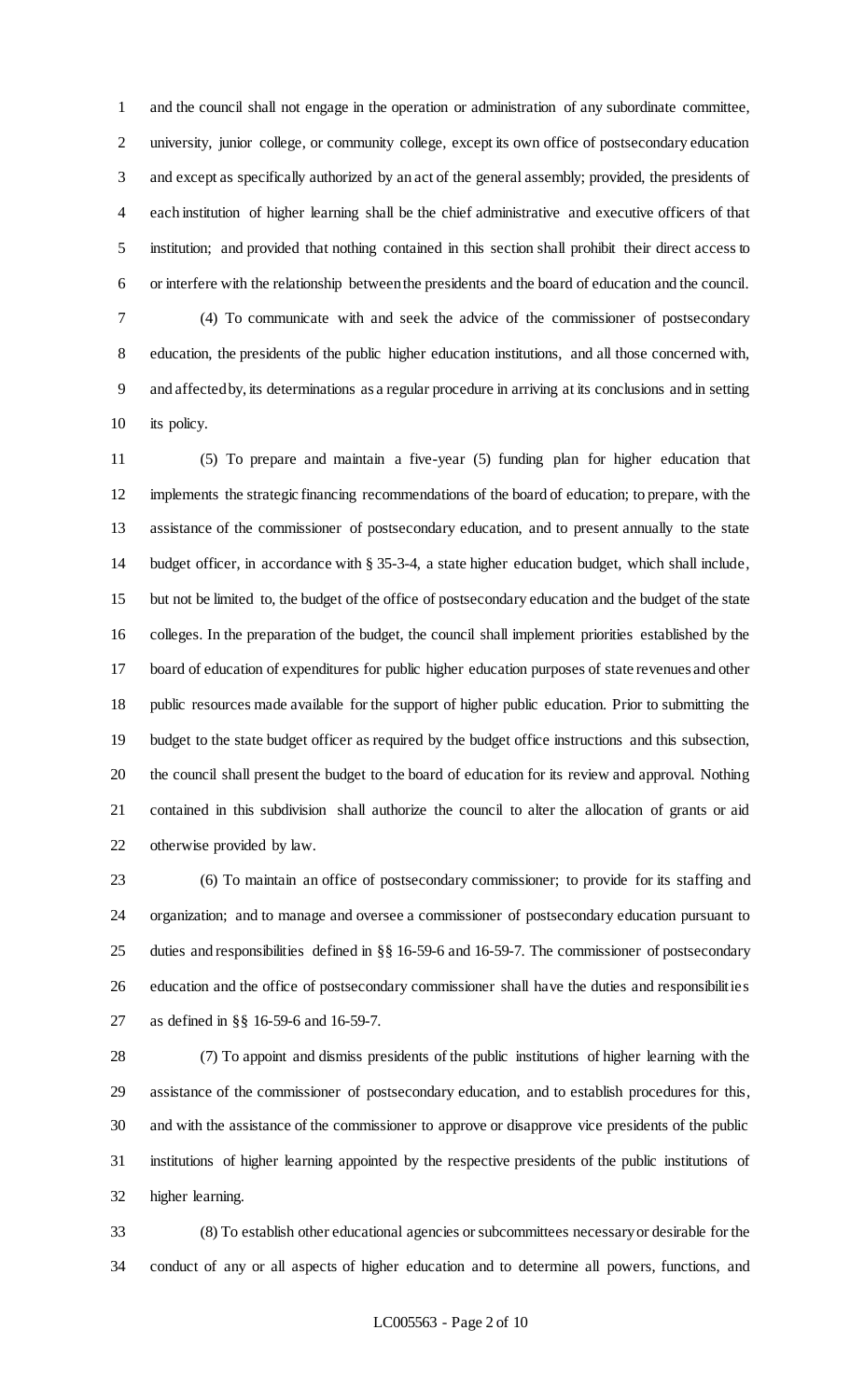composition of any agencies or subcommittees and to dissolve them when their purpose shall have been fulfilled.

 (9) To exercise the authority vested in the board of regents for education with relation to independent higher educational institutions within the state under the terms of chapter 40 of this title, and other laws affecting independent higher education in the state.

 (10) To enforce the provisions of all laws relating to higher education, public and independent.

 (11) To be responsible for all the functions, powers, and duties that were vested in the board of regents for education relating to higher education, including, but not limited to, the following specific functions:

 (i) To approve the role and scope of programs at public institutions of higher learning with the assistance of the commissioner of postsecondary education which shall include, but not be limited to, populations to be served, the type and level of programs, and academic fields offered.

 (ii) To adopt and require standard accounting procedures for the office of postsecondary commissioner and all public colleges and universities.

 (iii) To approve a clear and definitive mission for each public institution of higher learning with the assistance of the commissioner of postsecondary education that is consistent with the role and scope of programs at the public institutions.

 (iv) To promote maximum efficiency, economy, and cooperation in the delivery of public higher educational services in the state and cooperation with independent institutions of higher education.

 (12) To incorporate into its own affirmative action reporting process periodic reports monitoring specific faculty and staff searches by the chairperson of the search committee to include the rationale for granting those interviews and the final hiring results. The institutions must empower their affirmative action officer to monitor searches in this manner; to intervene during the search; and, when necessary; to cause a search to cease if affirmative action goals are not being adequately served.

 (13) To incorporate a specific category for accountability on affirmative action goals and implementation as part of the board's annual evaluations and three-year (3) reviews for the presidents of each of the public institutions of higher education.

 (14) To make a formal request of the governor that, whenever an opportunity arises to make new appointments to the board, that the governor make every effort to increase the number of African Americans, Native Americans, Asians, and Hispanics on the board.

(15) To develop coherent plans for the elimination of unnecessary duplication in public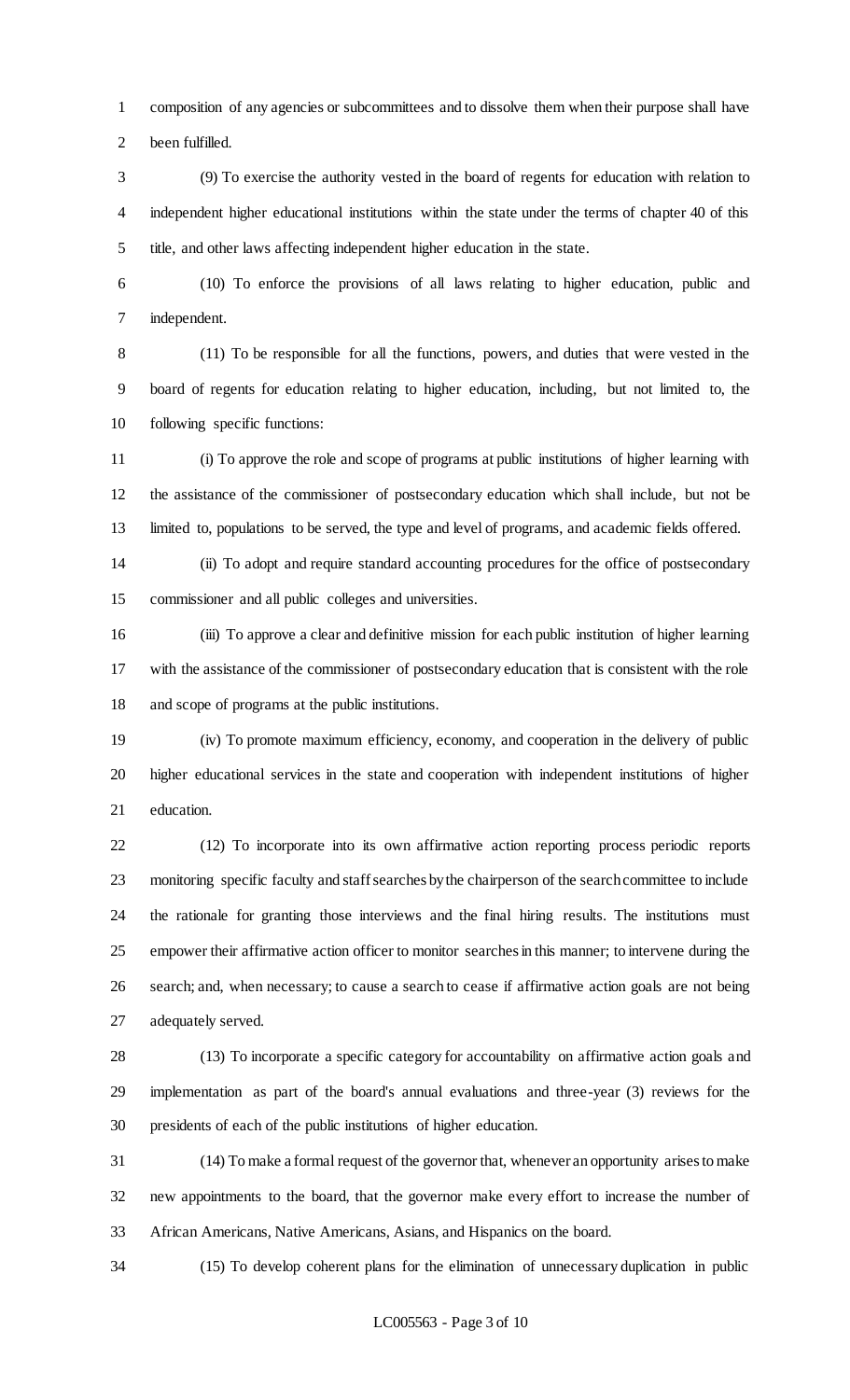higher education and addressing the future needs of public education within the state in the most efficient and economical manner possible.

 (16) To delegate to the presidents of each public higher education institution the authority and responsibility for operational and management decisions related to their institutions, consistent with the goals of the statewide strategic plan for postsecondary education; provided, however, that the presidents may be required to provide information or updates to the council regarding any delegated operational or management decisions.

 (17) To approve application and renewal fees for all postsecondary institutions situated in Rhode Island, public or private, that choose to participate in an interstate, postsecondary distance-education reciprocity agreement.

 (18) To the extent necessary for participation, and to the extent required and stated in an interstate distance learning reciprocity agreement, the council shall promulgate procedures to address complaints received from out-of-state students in connection with, or related to, any Rhode Island postsecondary institution, public or private, that has been approved to participate in an interstate, distance-learning reciprocity agreement.

 (19) To serve as the governing body of the division of higher education assistance and exercise all powers and duties of the division of higher education assistance as set forth under the terms of Chapter 57 of this title; however, any debts, liabilities, or obligations of the council that result from its status as such governing body shall be payable solely from the revenues or assets of reserve funds set forth and established by the prior Rhode Island higher education assistance authority and/or the Rhode Island division of higher education assistance created pursuant to Chapter 57 of this title, and not from any assets or property held by the council on postsecondary education pursuant to this chapter.

 (20) To guarantee one hundred percent (100%) of the unpaid principal and accrued interest of any eligible loan made by a lender to any eligible borrower in existence prior to July 1, 2015, for the purpose of assisting the students in obtaining an education in an eligible institution, subject, however, to the limitation regarding any debts, liabilities, or obligations of the council set forth in subsection (19) above, and in § 16-57-12.

 (21) To prescribe rules and regulations deemed necessary or desirable to carry out the purposes of serving as a guaranty agency for the loans set forth in § 16-59-4(20), including without limitation rules and regulations:

 (i) To ensure compliance by the division with the requirements imposed by statutes or regulation governing the guaranty, insurance, purchase, or other dealing in eligible loans by federal agencies, instrumentalities, or corporations,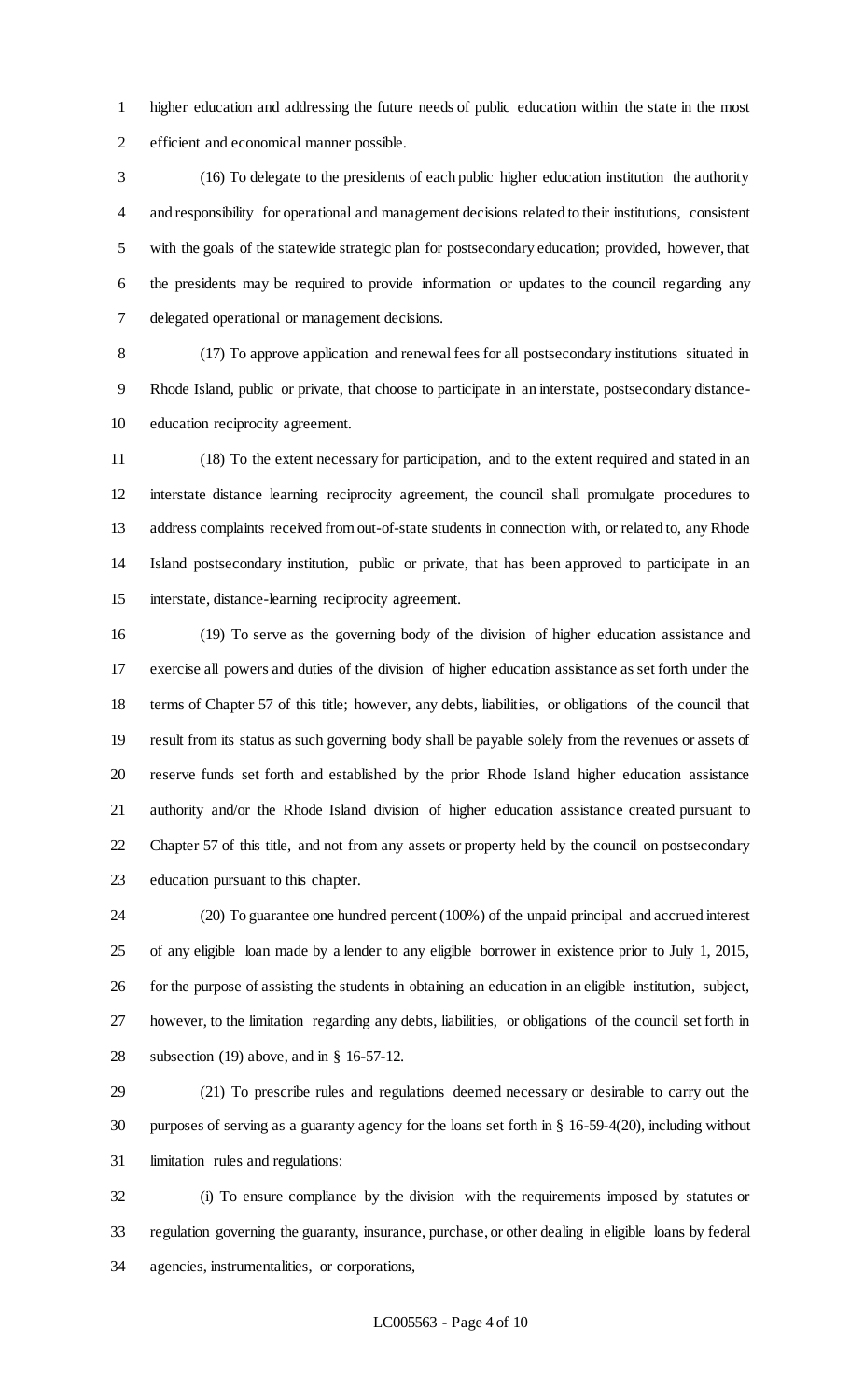(ii) To set standards of eligibility for educational institutions, students, and lenders and to define residency and all other terms as the division deems necessary to carry out the purposes of this chapter, and

 (iii) To set standards for the administration of programs of postsecondary student financial assistance assigned by law to the division, including but not limited to savings programs. Administrative rules governing savings programs shall authorize the division, in conjunction with commissioner of postsecondary education, to negotiate reciprocal agreements with institutions in other states offering similar savings programs for the purpose of maximizing educational benefits to students in this state.

 (22) To establish penalties for violations of any order, rule, or regulation of the division, and a method for enforcing these.

 (23) To set and collect fees and charges, in connection with its guaranties and servicing, including without limitation reimbursement of costs of financing by the division, service charges, and insurance premiums and fees and costs associated with implementing and administering savings programs established pursuant to this chapter.

 (24) To hold and operate property previously held by the higher education assistance authority in trust for the state, and to acquire, hold, and dispose of the property and other like property as deemed necessary for the execution of its corporate purposes.

### **16-59-6. Commissioner of postsecondary education.**

 The council on postsecondary education, with approval of the board, shall appoint a commissioner of postsecondary education, who shall serve at the pleasure of the council, provided that his or her initial engagement by the council shall be for a period of not more than three (3) years. For the purpose of appointing, retaining, or dismissing a commissioner of postsecondary education, the governor shall serve as an additional voting member of the council. The position of commissioner shall be in the unclassified service of the state and he or she shall serve as the chief executive officer of the council on postsecondary education, the chief administrative officer of the office of postsecondary commissioner, and the executive director of the division of higher education assistance. The commissioner of postsecondary education shall have any duties that are defined in this section and in this title and other additional duties as may be determined by the council, and shall perform any other duties as may be vested in him or her by law. In addition to these duties and general supervision of the office of postsecondary commissioner and the appointment of the several officers and employees of the office, it shall be the duty of the commissioner of postsecondary education:

(1) To develop and implement a systematic program of information gathering, processing,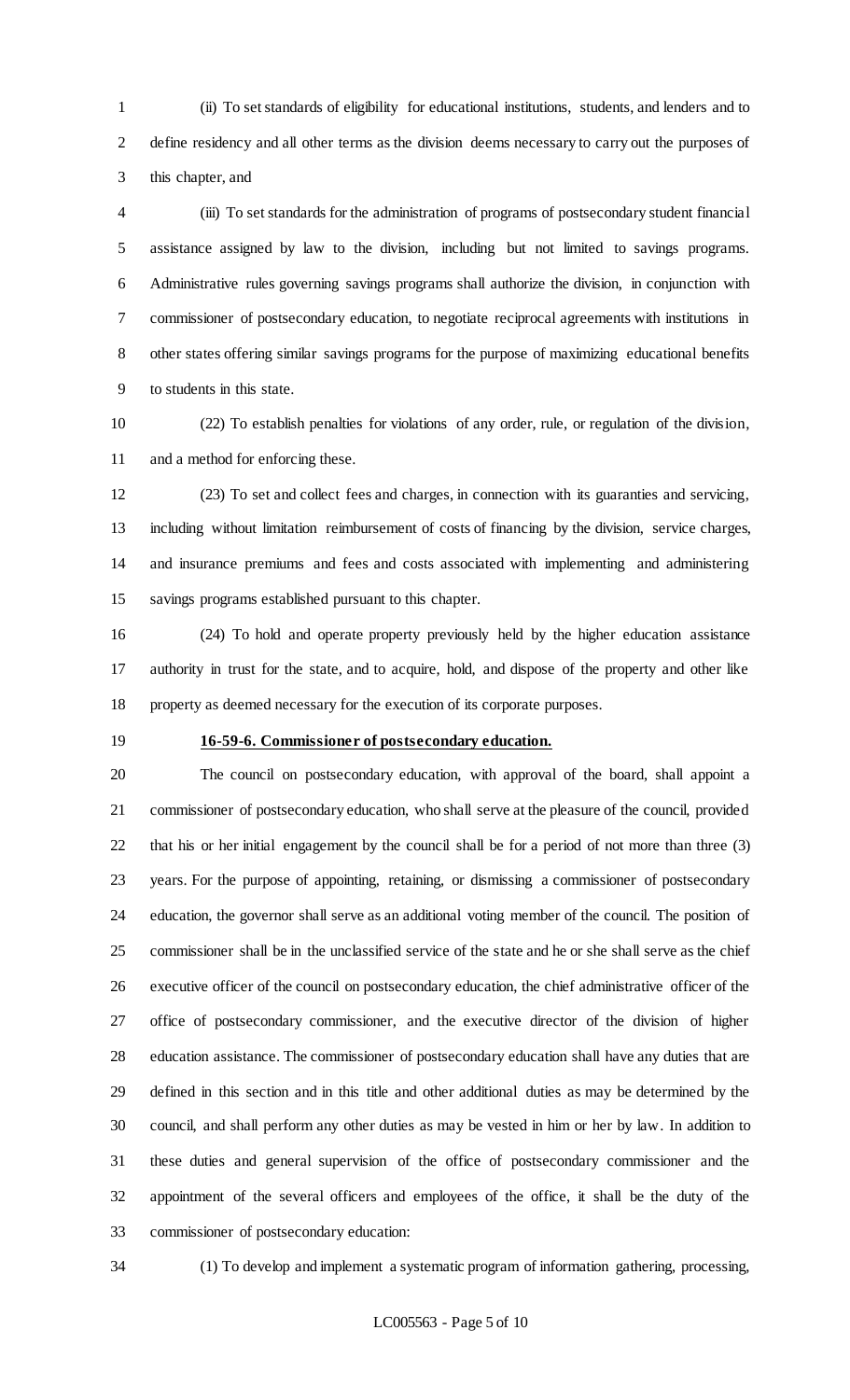and analysis addressed to every aspect of higher education in the state, especially as that information relates to current and future educational needs.

3 (2) To prepare a strategic plan for public higher education in the state aligned with to 4 implement the goals of the board of education's strategic plan; and to coordinate the goals and objectives of the higher public education sector with the goals of the council on elementary and secondary education and activities of the independent higher education sector where feasible.

 (3) To communicate with, and seek the advice of those concerned with, and affected by the board of education's and council's determinations.

 (4) To implement broad policy as it pertains to the goals and objectives established by the board of education and council on postsecondary education; to promote better coordination between higher public education in the state, independent higher education in the state as provided in subsection (10) of this section, and pre k-12 education; to assist in the preparation of the budget for public higher education; and to be responsible, upon direction of the council, for the allocation of appropriations, the acquisition, holding, disposition of property.

 (5) To be responsible for the coordination of the various higher educational functions of the state so that maximum efficiency and economy can be achieved.

 (6) To assist the board of education in preparation and maintenance of a five-year (5) strategic funding plan for higher education; to assist the council in the preparation and presentation annually to the state budget officer in accordance with § 35-3-4 of a total, public higher educational budget.

 (7) To recommend to the council on postsecondary education, after consultation with the presidents, a clear and definitive mission for each college.

 (8) To annually recommend to the council on postsecondary education, after consultation with the presidents, the creation, abolition, retention, or consolidation of departments, divisions, programs, and courses of study within the public colleges to eliminate unnecessary duplication in public higher education, to address the future needs of public higher education in the state, and to advance proposals recommended by the presidents of the public colleges pursuant to §§ 16-33-2.1 and 16-33.1-2.1.

 (9) To supervise the operations of the office of postsecondary commissioner, including the division of higher education assistance, and any other additional duties and responsibilities that may be assigned by the council.

 (10) To perform the duties vested in the council with relation to independent higher educational institutions within the state under the terms of chapter 40 of this title and any other laws that affect independent higher education in the state.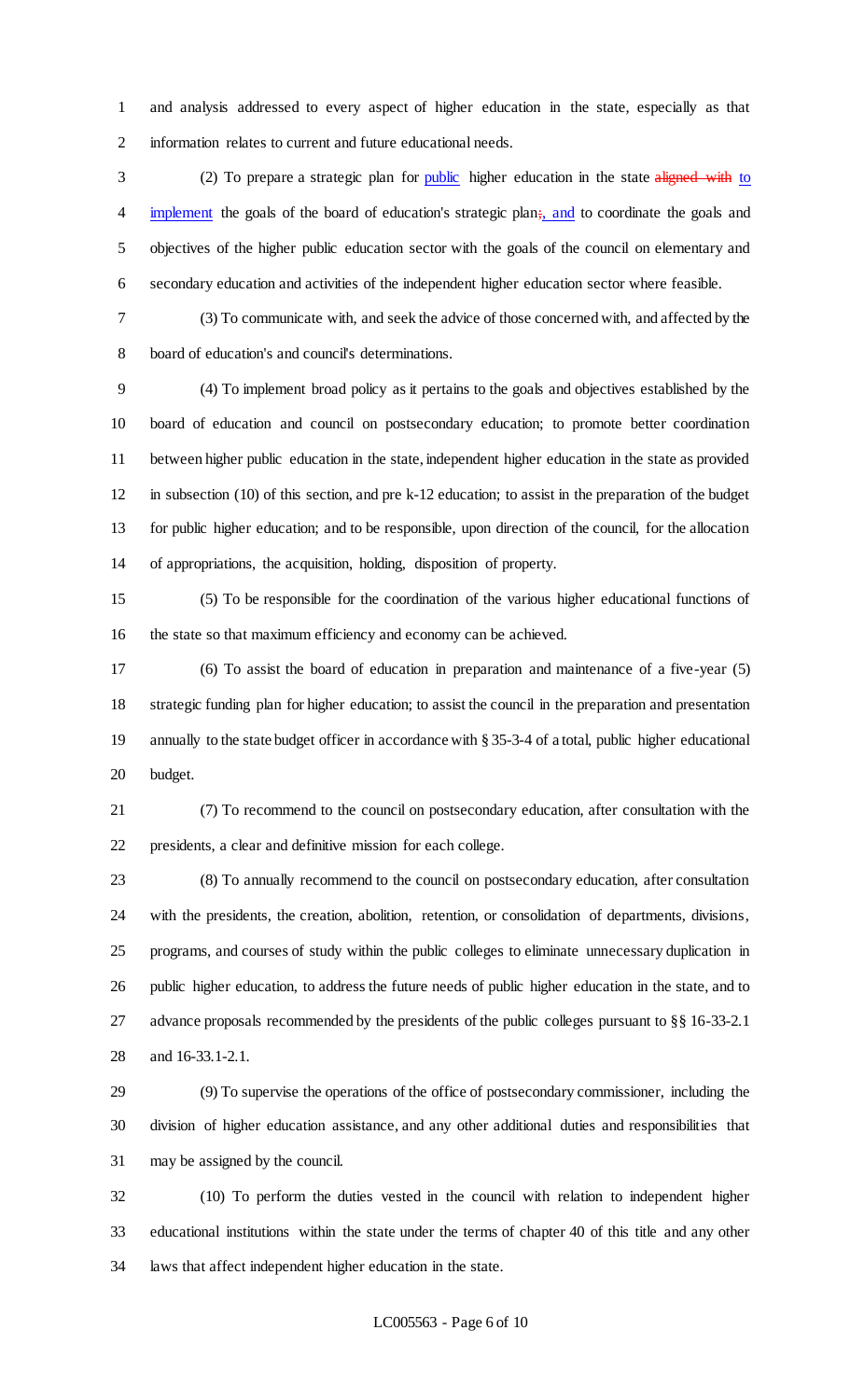(11) To be responsible for the administration of policies, rules, and regulations of the council on postsecondary education with relation to the entire field of higher education within the state, not specifically granted to any other department, board, or agency and not incompatible with law.

 (12) To prepare standard accounting procedures for public higher education and all public colleges.

 (13) To carry out the policies and directives of the board of education and the council on postsecondary education through the office of postsecondary commissioner and through utilization of the resources of the public colleges.

 (14) To enter into interstate reciprocity agreements regarding the provision of postsecondary distance education; to administer such agreements; to approve or disapprove applications to voluntarily participate in such agreements from postsecondary institutions that have their principal place of business in Rhode Island; and to establish annual fees, with the approval of the council on postsecondary education, for aforesaid applications to participate in an interstate postsecondary distance education reciprocity agreement.

 (15) To the extent necessary for participation, and to the extent required and stated in any distance learning reciprocity agreement, to implement procedures to address complaints received from out-of-state students in connection with, or related to, any Rhode Island postsecondary institution, public or private, that has been approved to participate in said reciprocity agreement.

 (16) To exercise all powers and duties of the division of higher education assistance as set forth under the terms of chapter 57 of this title.

 SECTION 2. Chapter 16-59 of the General Laws entitled "Council on Postsecondary Education [See Title 16 Chapter 97 - The Rhode Island Board of Education Act]" is hereby amended by adding thereto the following section:

#### **16-59-6.1. Commissioner of postsecondary education -- Additional duties.**

26 (a) In addition to the duties that are set forth in § 16-59-6, that may be determined by the

council on postsecondary education, and that may be vested in the commissioner of postsecondary

- education (the "commissioner") by law, the commissioner shall:
- (1) Prepare a strategic plan for public higher education in the state, pursuant to § 16-59-
- 6(2). The strategic plan for public higher education shall:
- (i) Be aligned with the goals of the board of education's strategic plan for education;
- (ii) Be developed with input from the governing bodies of the state's public institutions of
- higher learning;
- (iii) Direct public higher education to be accountable for increasing the educational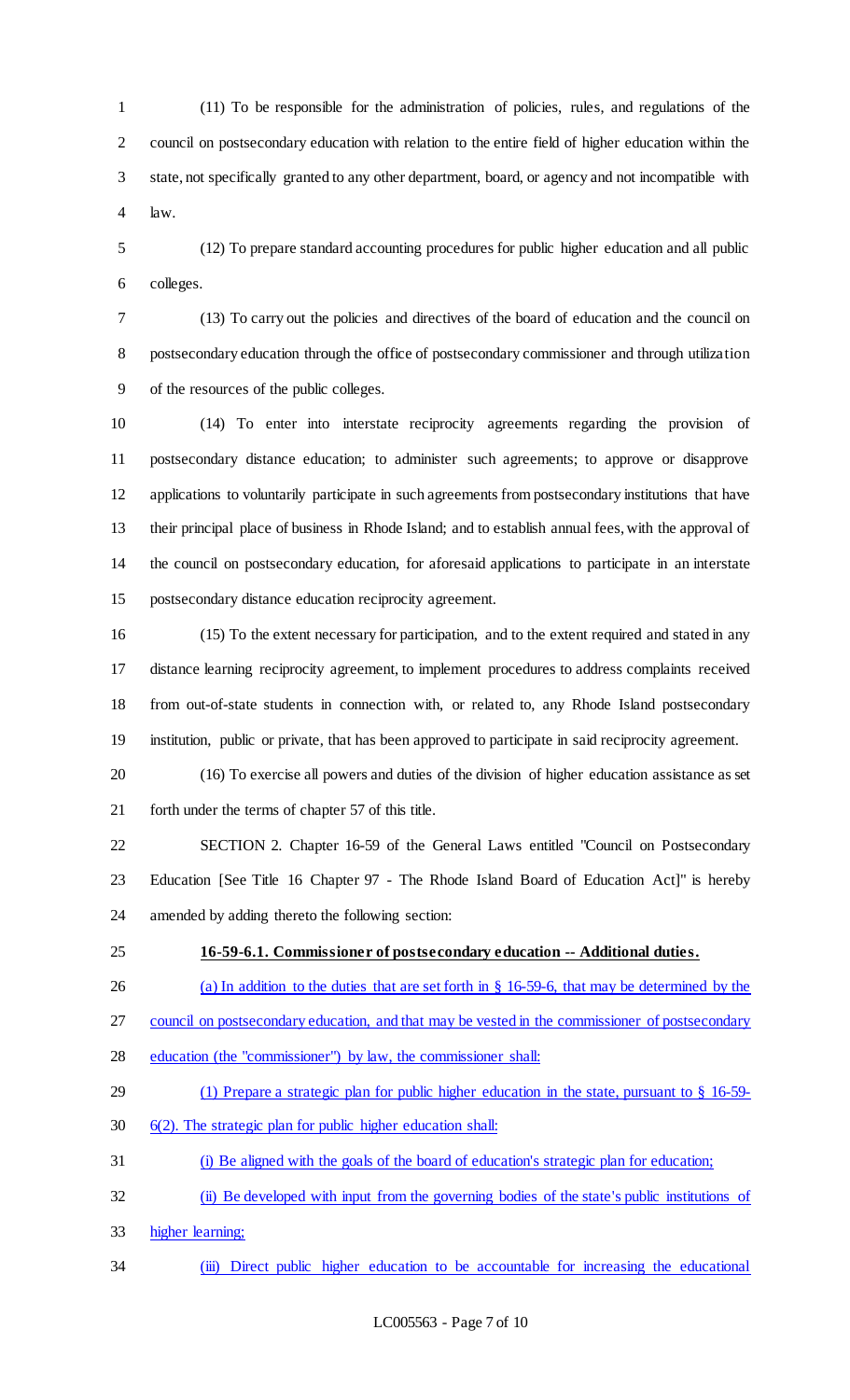(iv) Be reviewed and revised as deemed appropriate by the commissioner, but at least once every three (3) years; (v) Be approved by the council on postsecondary education; (vi) Include, but not be limited to, proposals for: (A) Addressing the state's economic development, workforce development and research needs; (B) Ensuring increased degree production; (C) Using institutional mission differentiation to realize statewide efficiencies through institutional collaboration and minimized redundancy in degree offerings; and (D) Consolidating services and standardizing processes between the public institutions of higher learning to improve efficiency and effectiveness in areas including, but not limited to, student services, academic support, and institutional support. (2) Make funding recommendations to the public institutions of higher learning. The recommendations shall: (i) Include, but not be limited to, proposals for implementing the strategic plan for public higher education; and (ii) Be provided to the general assembly, the governor, and the council on postsecondary education on an annual basis. (3) Consult with the public institutions of higher learning to develop policies and guidelines 21 for the equitable distribution of public funds among them in a way that furthers the goals of the strategic plan for public higher education. The policies or guidelines shall result in an outcomes- based model. This model shall emphasize outcomes across a range of variables that shall be 24 weighted to reinforce each institution's mission and provide incentives for productivity improvements consistent with the strategic plan for public higher education. (i) In the implementation of this subsection, the commissioner shall consult with the state's general treasurer and the office of management and budget to establish uniform standards of accounting, records, and statistical reporting systems in accordance with accepted national standards. (4) Standardize a course credit system that is common to all public institutions of higher learning. At a minimum, the standardized system shall require: (i) Courses totaling sixty (60) hours of instruction that shall be transferrable and applicable

attainment levels of Rhode Islanders;

- to the requirements for graduation with a bachelor's degree at any public institution of higher
- learning. Of those instruction hours, forty-one (41) shall be hours of general education instruction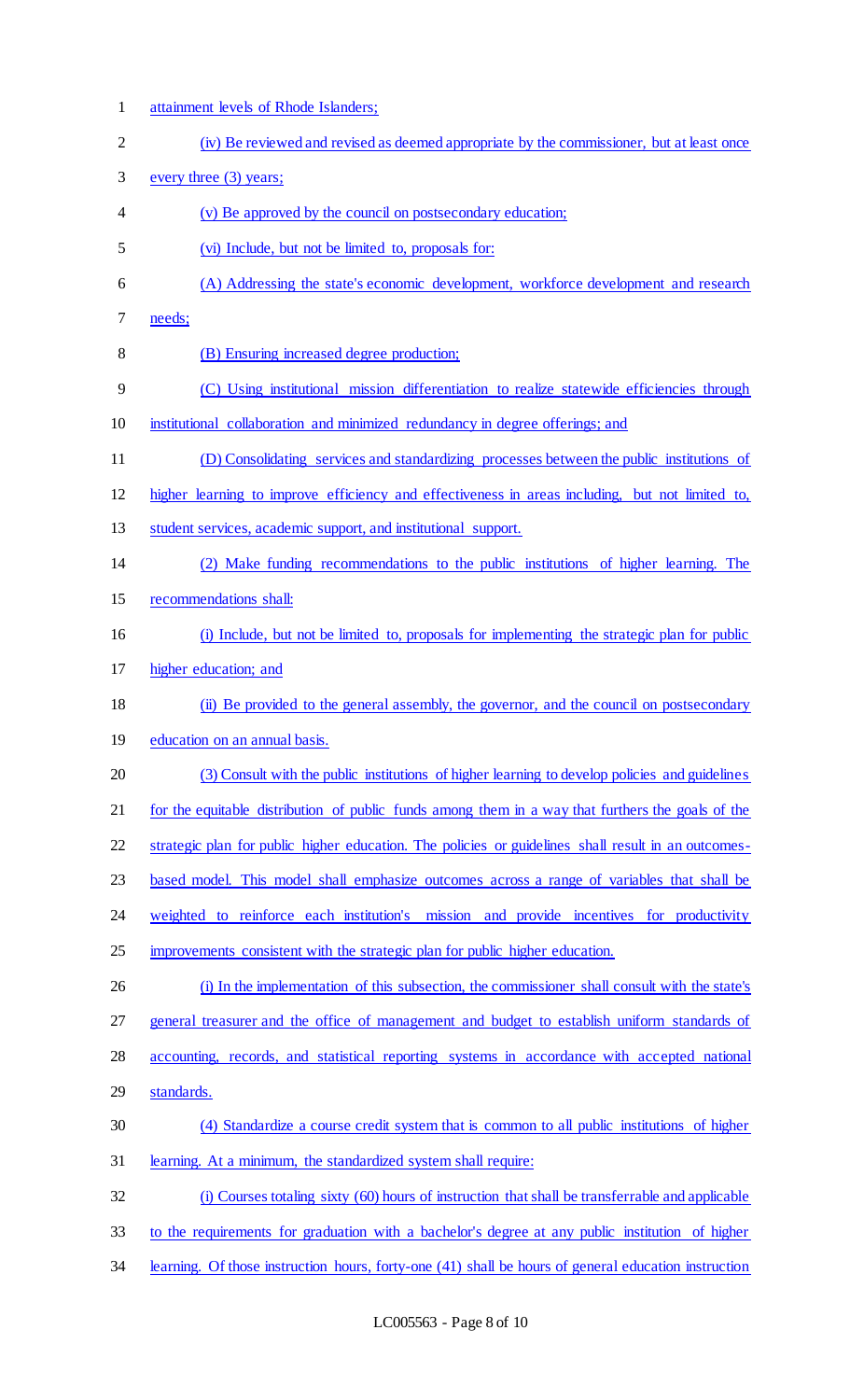and nineteen (19) shall be hours of instruction that count toward a major. (ii) The forty-one (41) hours of general education instruction shall be fully transferable as a block to, and satisfy the general education core of, any public institution of higher learning. A 4 completed subject category (for example, natural sciences or mathematics) within the forty-one (41) hour general education block shall also be fully transferable and satisfy that subject category of the general education requirement at any public institution of higher learning. (iii) The nineteen (19) hours of instruction articulated to a baccalaureate major shall be universally transferable as a block satisfying major requirements to any public institution of higher learning offering that degree program major. (5) That an associate of science or associate of arts degree from the community college of Rhode Island shall be deemed to have met all general education and core requirements for transfer to a Rhode Island public institution of higher learning as a junior. Notwithstanding this provision, admission into a particular program, school, or college within the institution shall remain competitive in accordance with generally applicable policies. (6) That community college students who wish to earn baccalaureate degrees in the state's public higher education system shall be provided with clear and effective information and directions that specify curricular paths to a degree. Such information shall include, but is not limited to: 19 (i) A common course numbering system; and (ii) Listings of course offerings that clearly identify courses that are not designed to be 21 transferable under the provisions of this subsection. (b) The provisions of this section shall be fully implemented no later than the beginning of 23 the 2024-2025 academic year. At the start of the 2023-2024 academic year, and at the start of each 24 academic year thereafter, the commissioner shall report to the senate president and the speaker of the house regarding the implementation of this section. SECTION 3. This act shall take effect upon passage.

======== LC005563 ========